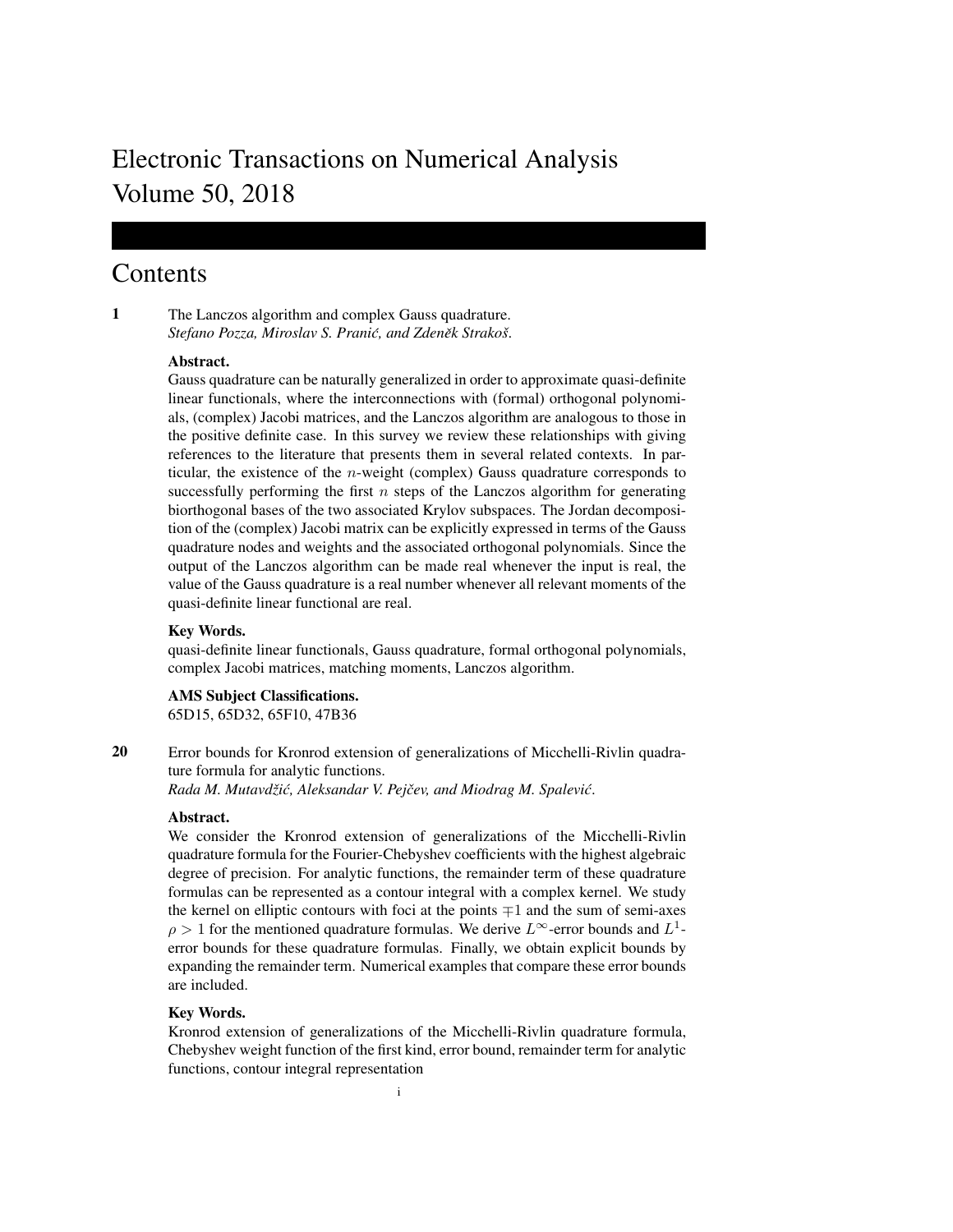#### AMS Subject Classifications.

65D32, 65D30, 41A55

36 Polynomial approximation with Pollaczeck-Laguerre weights on the real semiaxis. A survey.

*Giuseppe Mastroianni, Gradimir V. Milovanovic, and Incoronata Notarangelo ´* .

# Abstract.

This paper summarizes recent results on weighted polynomial approximations for functions defined on the real semiaxis. The function may grow exponentially both at 0 and at  $+\infty$ . We discuss orthogonal polynomials, polynomial inequalities, function spaces with new moduli of smoothness, estimates for the best approximation, Gaussian rules, and Lagrange interpolation with respect to the weight  $w(x) = x^{\gamma} e^{-x^{-\alpha} - x^{\beta}}$   $(\alpha > 0, \beta > 1, \gamma \ge 0).$ 

# Key Words.

orthogonal polynomials, weighted polynomial approximation, polynomial inequalities, Gaussian quadrature rules, Lagrange interpolation, Pollaczeck-Laguerre exponential weights

# AMS Subject Classifications.

41A05, 41A10, 41A17, 41A25, 65D05, 65D32

52 Binet-type polynomials and their zeros. *Walter Gautschi and Gradimir V. Milovanovic´*.

#### Abstract.

Procedures based on moments are developed for computing the three-term recurrence relations for orthogonal polynomials relative to the Binet, generalized Binet, squared Binet, and related subrange weight functions. Monotonicity properties for the zeros of the respective orthogonal polynomials are also established.

#### Key Words.

Binet weight function, orthogonal polynomials, zeros, monotonicity

# AMS Subject Classifications.

33C47, 65D20

71 Computation of induced orthogonal polynomial distributions. *Akil Narayan*.

# Abstract.

We provide a robust and general algorithm for computing distribution functions associated to induced orthogonal polynomial measures. We leverage several tools for orthogonal polynomials to provide a spectrally-accurate method for a broad class of measures, encompassing those associated to classical orthogonal polynomial families, which is stable for polynomial degrees up to at least 1000. Paired with other standard tools such as a numerical root-finding algorithm and inverse transform sampling, this provides a methodology for generating random samples from an induced orthogonal polynomial measure. Generating samples from this measure is one ingredient in optimal numerical methods for certain types of multivariate polynomial approximation. For example, sampling from induced distributions for weighted discrete least-squares approximation has recently been shown to yield convergence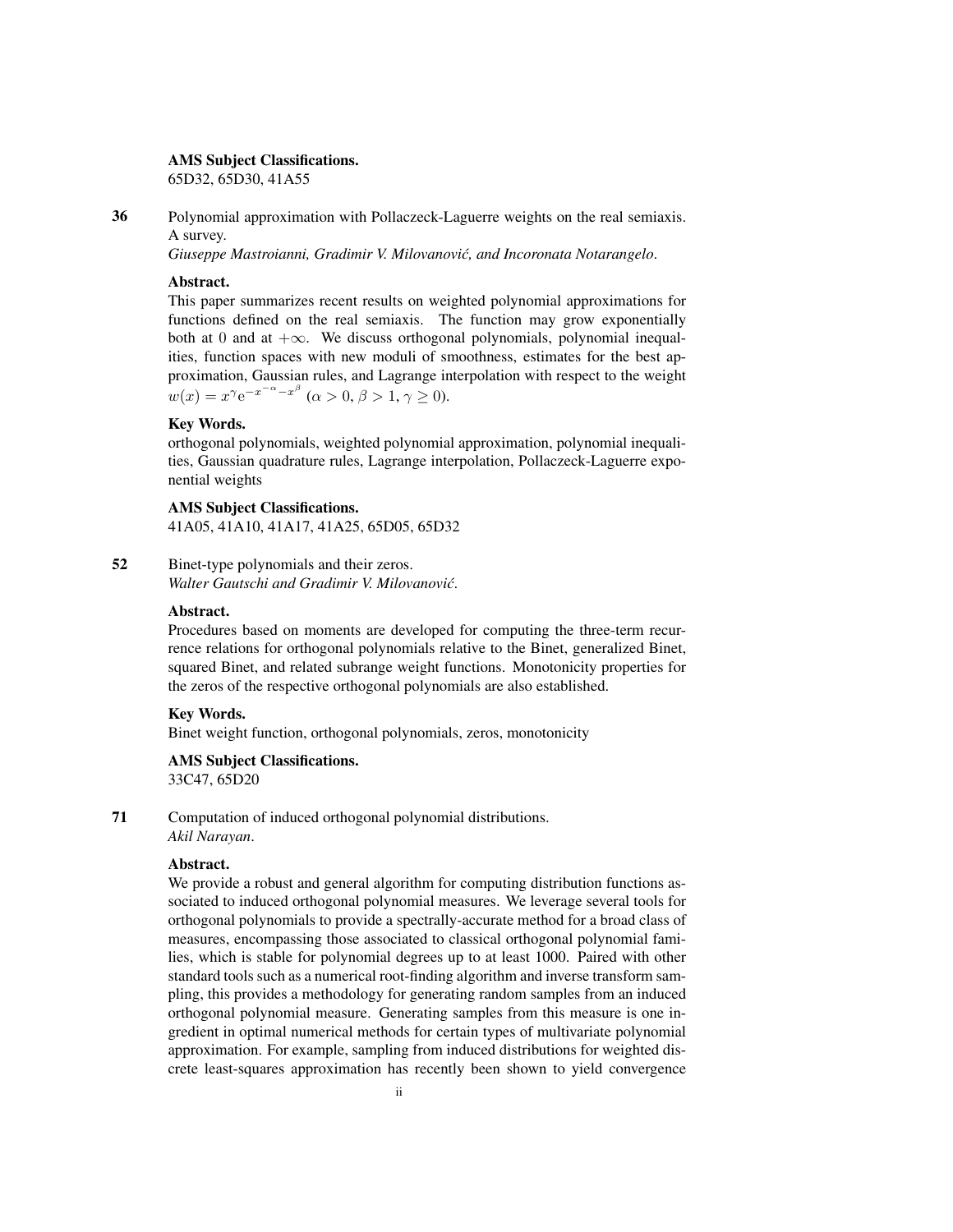guarantees with a minimal number of samples. We also provide publicly-available code that implements the algorithms in this paper for sampling from induced distributions.

#### Key Words.

orthogonal polynomials, induced distributions, sampling

# AMS Subject Classifications. 33C45, 65D15

98 Numerical evaluation of special power series including the numbers of Lyndon words: an approach to interpolation functions for Apostol-type numbers and polynomials.

*Irem Kucukoglu and Yilmaz Simsek*.

# Abstract.

Because the Lyndon words and their numbers have practical applications in many different disciplines such as mathematics, probability, statistics, computer programming, algorithms, etc., it is known that not only mathematicians but also statisticians, computer programmers, and other scientists have studied them using different methods. Contrary to other studies, in this paper we use methods associated with zetatype functions, which interpolate the family of Apostol-type numbers and polynomials of order k. Therefore, the main purpose of this paper is not only to give a special power series including the numbers of Lyndon words and binomial coefficients but also to construct new computational algorithms in order to simulate these series by numerical evaluations and plots. By using these algorithms, we provide novel computational methods to the area of combinatorics on words including Lyndon words. We also define new functions related to these power series, Lyndon words counting numbers, and the Apostol-type numbers and polynomials. Furthermore, we present some illustrations and observations on approximations of functions by rational functions associated with Apostol-type numbers that can provide ideas on the reduction of the algorithmic complexity of these algorithms.

# Key Words.

Lyndon words, special numbers and polynomials, Apostol-type numbers and polynomials, arithmetical function, interpolation function, zeta type function

#### AMS Subject Classifications.

03D40, 05A15, 11A25, 11B68, 11B83, 11S40, 11Y16, 65Q30, 68R15

109 Probability, minimax approximation, and Nash-equilibrium. Estimating the parameter of a biased coin.

*David Benko, Dan Coroian, Peter Dragnev, and Ramon Orive ´* .

# Abstract.

This paper deals with the application of approximation theory techniques to study a classical problem in probability: estimating the parameter of a biased coin. For this purpose, a minimax estimation problem is considered, and the characterization of the optimal estimator is shown together with the weak asymptotics of such optimal choices as the number of coin tosses approaches infinity. In addition, a number of numerical examples and graphs are provided. At the same time, the problem is also discussed from the game theory viewpoint, as a non-cooperative, two-player game,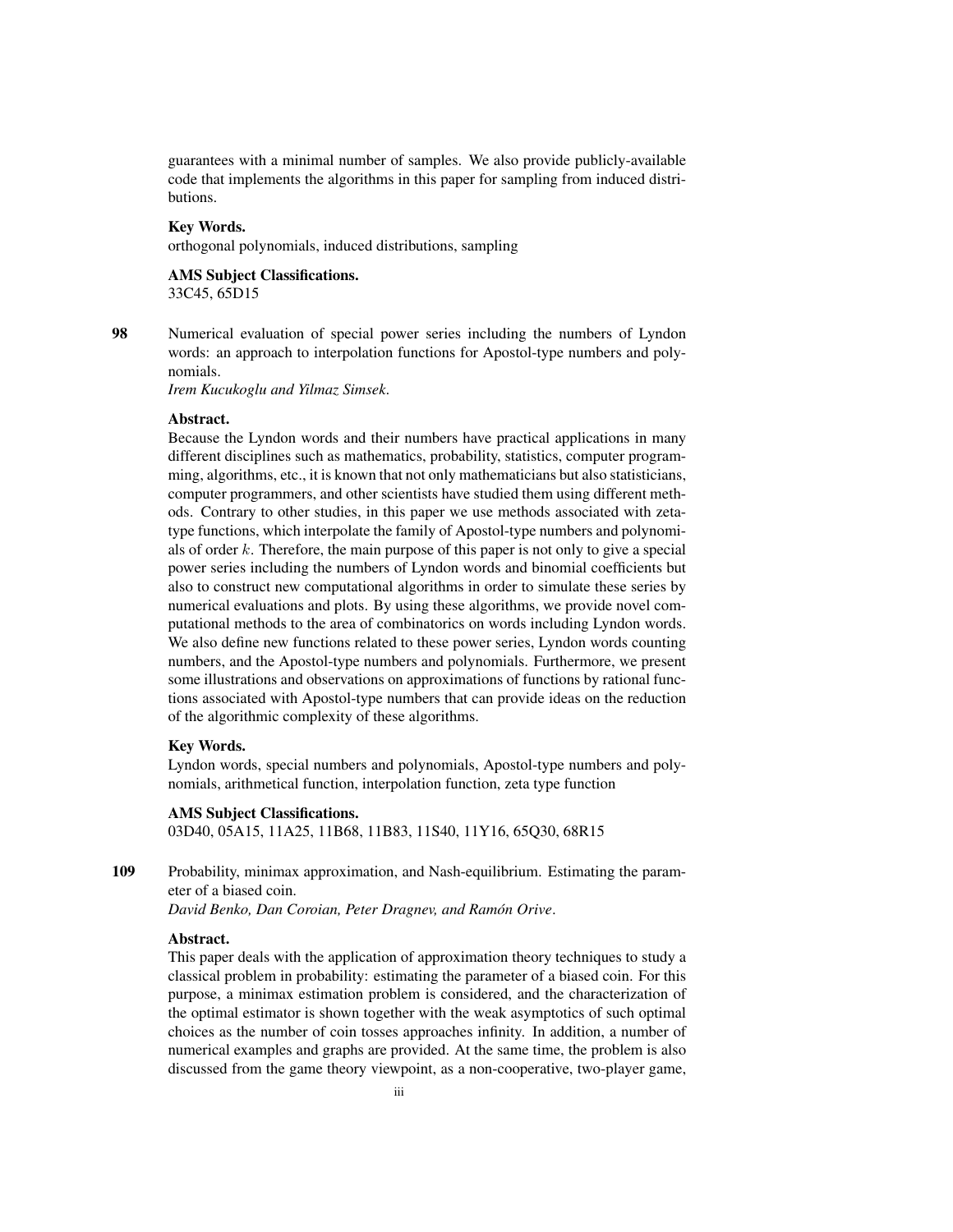and the existence of a Nash-equilibrium is established. The particular case of  $n = 2$ tosses is completely solved.

# Key Words.

minimax optimization, biased probability, polynomial interpolation and approximation, Nash-equilibrium

#### AMS Subject Classifications. 65C50, 41A10, 91A05, 41A05

129 A product integration rule for hypersingular integrals on  $(0, +\infty)$ . *Maria Carmela De Bonis and Donatella Occorsio*.

#### Abstract.

In the present paper we propose a product integration rule for hypersingular integrals on the positive semi-axis. The rule is based on an approximation of the density function  $f$  by a suitable truncated Lagrange polynomial. We discuss theoretical aspects by proving stability and convergence of the procedure for density functions f belonging to weighted uniform spaces. Moreover, we give some computational details for the effective construction of the rule coefficients. For the sake of completeness, we present some numerical tests that support the theoretical estimates and some comparisons with other numerical methods.

#### Key Words.

Hadamard finite part integrals, approximation by polynomials, orthogonal polynomials, product integration rules

# AMS Subject Classifications.

65D32, 65R20, 41A10

144 The extended global Lanczos method for matrix function approximation. *A. H. Bentbib, M. El Ghomari, C. Jagels, K. Jbilo, and L. Reichel*.

# Abstract.

The need to compute the trace of a large matrix that is not explicitly known, such as the matrix  $\exp(A)$ , where A is a large symmetric matrix, arises in various applications including in network analysis. The global Lanczos method is a block method that can be applied to compute an approximation of the trace. When the block size is one, this method simplifies to the standard Lanczos method. It is known that for some matrix functions and matrices, the extended Lanczos method, which uses subspaces with both positive and negative powers of A, can give faster convergence than the standard Lanczos method, which uses subspaces with nonnegative powers of A only. This suggests that it may be beneficial to use an extended global Lanczos method instead of the (standard) global Lanczos method. This paper describes an extended global Lanczos method and discusses properties of the associated Gauss-Laurent quadrature rules. Computed examples that illustrate the performance of the extended global Lanczos method are presented.

# Key Words.

extended Krylov subspace, extended moment matching, Laurent polynomial, global Lanczos method, matrix function, Gauss quadrature rule

# AMS Subject Classifications.

65F25, 65F30, 65F60, 33C47